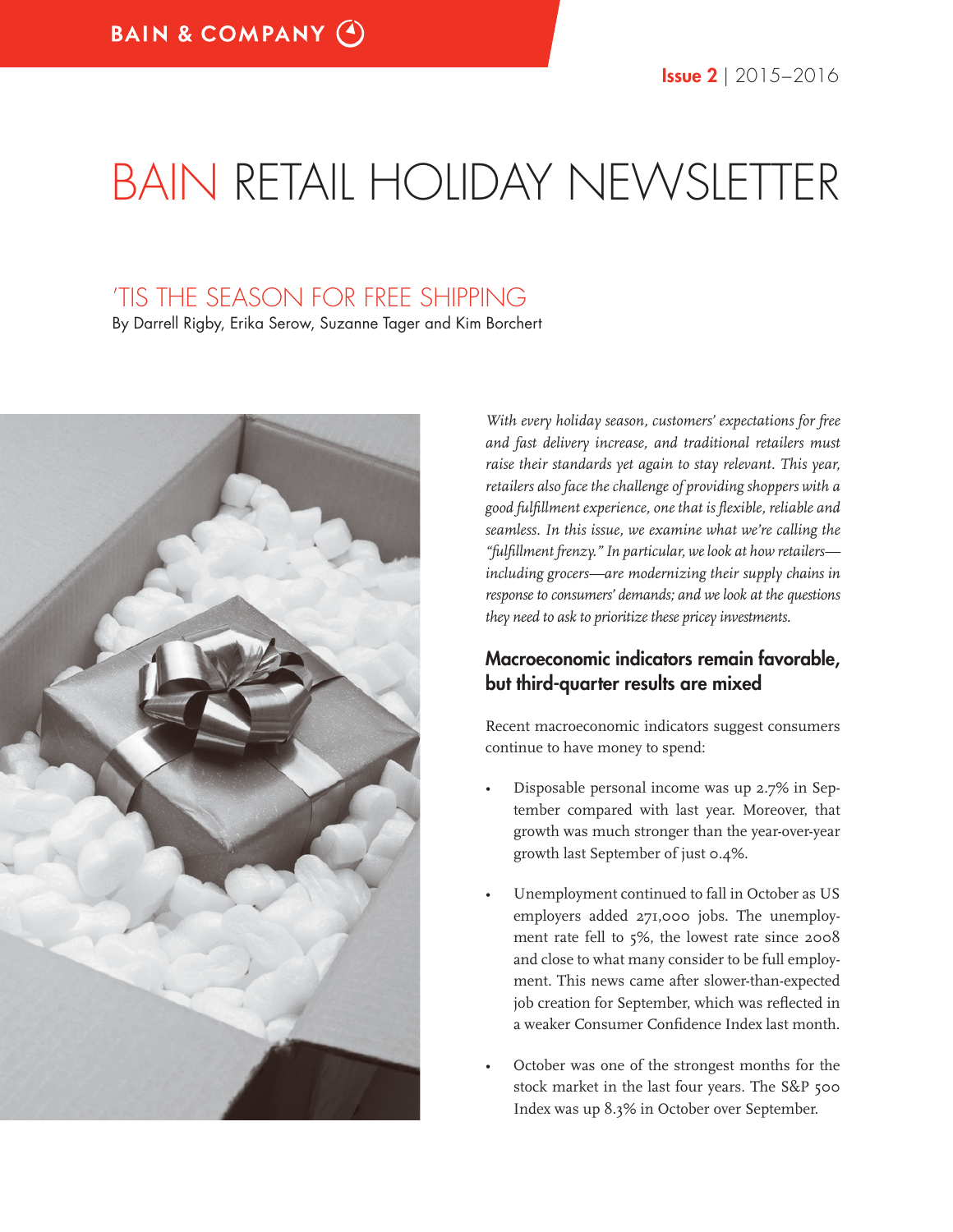Despite these positive factors, sluggish sales momentum and mixed third-quarter results may temper holiday sales growth:

- The Census Bureau reported 3.2% year-over-year growth in October retail sales, down from last year's 4.6%, driven by softer sales in select categories including electronics and general merchandise.1 Consumers continue to spend more outside traditional retail sectors. Sales of motor vehicles, for example, were up nearly 6%, and restaurants sales grew almost 7%.
- In the last week, disappointing earnings reports from select retailers—among them, department stores (Nordstrom, Macy's) and specialty players (Gap and Urban Outfitters)—have driven down retail stocks, as investors fear lower-than-expected third quarter results may translate into weak holiday sales. Despite this anxiety, growth in certain sectors, including off-price (TJX), home improvement (Home Depot, Lowes), and e-commerce (Amazon.com), exceeded analyst expectations. Mass merchandisers (Target, Walmart) and more value-oriented department stores (Kohl's) also reported improved earnings, confirming their outlook for the year.

While the gifting tradition is alive and well and shoppers have money to spend, they have been hesitant to open their wallets to date. With Thanksgiving only a week away, we expect to see retailers turn to promotions—lots of them—to clear out excess inventory and push holiday merchandise. The success of these efforts will determine if the season lives up to its potential or if lackluster momentum prevails.

#### **Online shoppers are finishing their holiday shopping faster**

This year, Bain has partnered with Vision Critical to follow a panel of consumers as they shop for the holidays.<sup>2,3</sup> We've segmented our panel into three groups based on their channel preferences:

- "Sticklers for stores": 30% of our panelists are loyal to shopping the traditional way, making more than 80% of their purchases in stores. Not surprisingly, this group wants to see and touch products before buying them, and shoppers tend to be older than those in other segments.
- Omnichannel shoppers: 60% of our survey respondents regularly shop both in stores and online. These shoppers are more likely to buy purchases online and pick them up in-store this holiday—nearly 50% recall taking advantage of this program in the last year.
- "Online fanatics": 10% of our shoppers make more than 80% of their purchases online, largely to avoid the hassle of the store and for the convenience of delivery. Of this group, 40% are millennials, and 50% are Amazon Prime members.

To date, more than 75% of our panelists have kicked off their holiday shopping (see Fiqure /). Interestingly, "online fanatics" over-index on early-bird behavior: They've already completed more than two times as much holiday shopping as their more traditional counterparts.

I Retail sales include North American Industry Classification System (NAICS) categories 442 (furniture and home furnishings stores), 443 (electronics and appliance stores), 444 (building materials and garden equipment and supplies dealers), 445 (food and beverage stores), 446 (health and personal care stores), 448 (clothing and clothing accessories stores), 451 (sporting goods, hobby, book and music stores), 452 (general merchandise stores) and 453 (miscellaneous store retailers), and e-commerce and mail-order sales across these categories.

<sup>2</sup> Vision Critical (www.visioncritical.com) provides a cloud-based customer intelligence platform that allows companies to build engaged secure communities of customers they can use continuously, across the enterprise, for ongoing, real-time feedback and insight. Vision Critical's Consumer, Retail, & Shopper Insights Consulting Practice used its proprietary national community, Springboard America, to provide longitudinal insight on the consumer holiday shopping journey.

<sup>3</sup> Between November 6 and 10, 2015, we surveyed 1,500 consumers representative of the general US population using an interactive online survey. The same group of individuals will be surveyed for subsequent newsletters to provide a longitudinal view.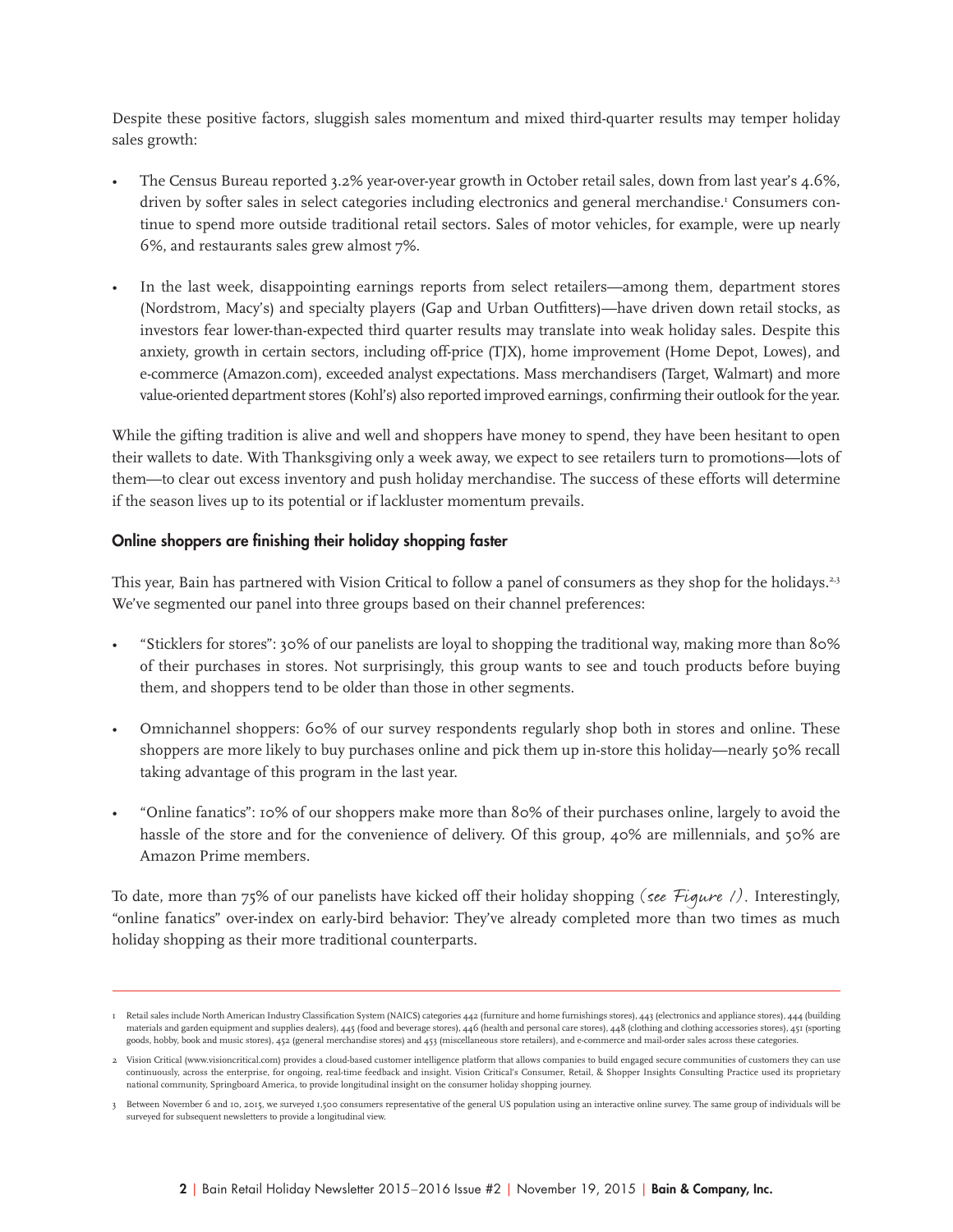#### *Figure*  $\ell$ *:* Percentage of holiday purchases made to date



**What percentage of your holiday shopping list have you purchased to date?**

Note: Sticklers for stores defined as >80% of purchases made in store, online fanatics defined as >80% of purchases online Source: Vision Critical/Bain customer survey (November 6–10); n=1,452

In upcoming newsletters, we'll continue to report on the groups' shopping progress, spending, channel behavior, best deals and memorable shopping experiences. If there are questions you'd like us to ask our panel, please let us know. We'd love to hear from you.

#### **Supply Chain 3.0: The holiday stakes rise from free and fast to "good experience"**

UPS and FedEx anticipate double-digit growth in holiday season deliveries this year—UPS alone expects to deliver a whopping 630 million packages between Thanksgiving and New Year's Eve, up from nearly 570 million last year. It wasn't that long ago that retailers were scrambling to develop direct fulfillment capabilities. In short order, though, Amazon shifted the basis of competition to faster delivery at low or no cost to consumers, and retailers have had to invest to keep pace. This holiday season, the fulfillment frenzy continues with unprecedented levels of free-shipping promotions and faster delivery options at record volumes. Now the fulfillment battleground has expanded beyond fast and free to also include customer experience—making the process of getting products to shoppers flexible, reliable and seamless.

#### The free and fast fulfillment frenzy continues, with stores playing a starring role

Roughly 45 million Americans subscribe to Amazon Prime, most joining for the "free" two-day delivery, according to the Vision Critical/Bain survey. As of early this month, Prime Now, Amazon's one- and two-hour delivery service, is available in 20 cities across the country. Amazon fuels these capabilities by investing in highly automated fulfillment centers that are located closer and closer to customers. In the past year alone, the company built 14 new fulfillment and sortation centers in the United States, bringing its US count to more than 100.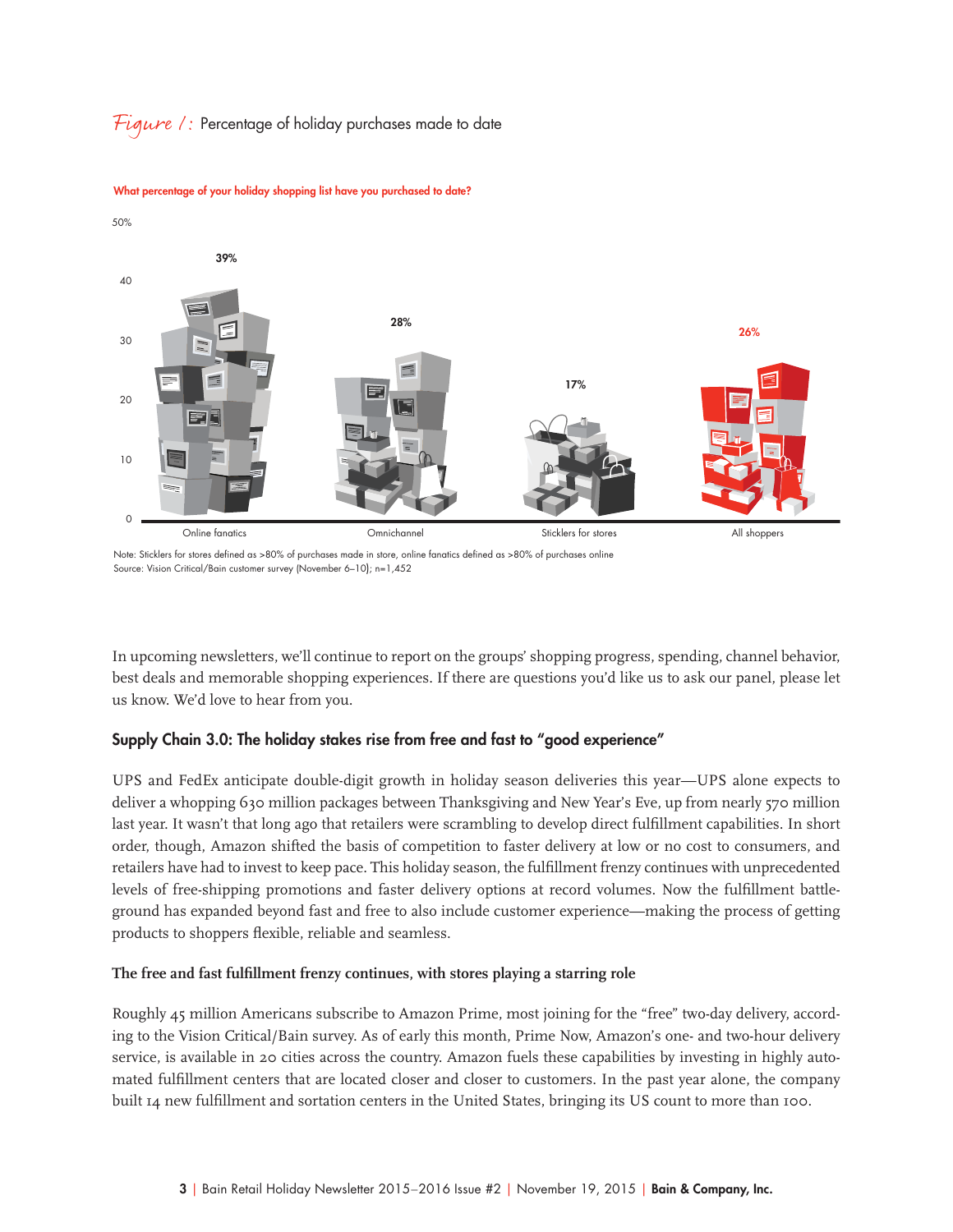

#### *Figure* 2: Free-shipping thresholds by retailer, 2013–2015 holiday seasons

Notes: Target lowered year-round minimum order value for free shipping from \$50 to \$25 in February 2015; additional retailers researched (Walmart, Lowe's, Home Depot) have expanded "buy online, pick up in-store" and "ship to store" capabilities, which likely contribute to steadier minimums over the 2013–2015 time periods; Apple has maintained \$0 shipping minimums for holiday 2013–2015

Source: Secondary research

To compete, retailers are being forced to invest. Internet Retailer suggests that 85% of retailers will offer free shipping this holiday season, and a review of free-shipping thresholds suggests that they have dropped over the last two years (see Figure 2). Bain partnered with Quad Analytix to examine how free-shipping offers spike during the holidays.4 In 2014, the number of promotional emails related to free shipping increased by nearly 40% over the rest of the year as the holidays swung into full gear.

These promotions seem to be working. According to a survey of 7,000 shoppers conducted by the National Retail Federation in October, more than 90% plan to use a free-shipping promotion when shopping for holiday merchandise this year.

Bain also partnered with StellaService, a company that tracks customer-service performance across retailers, to evaluate how standard delivery times have changed over the years.<sup>5</sup> Across 39 major retailers, excluding Amazon, the average number of days for delivery—from order placed to delivered—decreased from 4.7 in 2013 to 4.1 in 2015. At the same time, the percentage of retailers allowing customers to place an online order on or after December 21 for guaranteed Christmas delivery went up from 30% in 2013 to 50% last year.<sup>6</sup>

<sup>4</sup> Quad Analytix (quadanalytix.com) provides retailers with market intelligence to inform their business decisions. According to the company, it captures and analyzes product, pricing, placement and promotion data from hundreds of retailers and presents the information in an easy-to-use software-as-a-service application. For this newsletter, Quad Analytix tracked promotional emails from more than 70 retailers across a range of retail sectors, comparing the average number of shipping promotions from November 17 through December 28, 2014, with the average the rest of the year.

<sup>5</sup> StellaService (stellaservice.com) measures the performance of retailers' customer service operations. Through a network of mystery shoppers, the company evaluates the performance of retailers' shipping and returns, as well as the speed and quality of customer care provided by phone, email and live-chat agents. The data collected through these daily evaluations are made available through the company's Stella Metrics data platform. This platform enables retailers to measure their own service performance as well as track the performance of competitors and other leading retailers. For this analysis, standard delivery times are defined as the basic, nonexpedited shipping options made available by retailers.

<sup>6</sup> Based on Christmas cutoff shipping dates for 23 retailers tracked by StellaService in both 2013 and 2014. Cutoffs are for "standard shipping" options that require no additional payment or minimum basket size to qualify.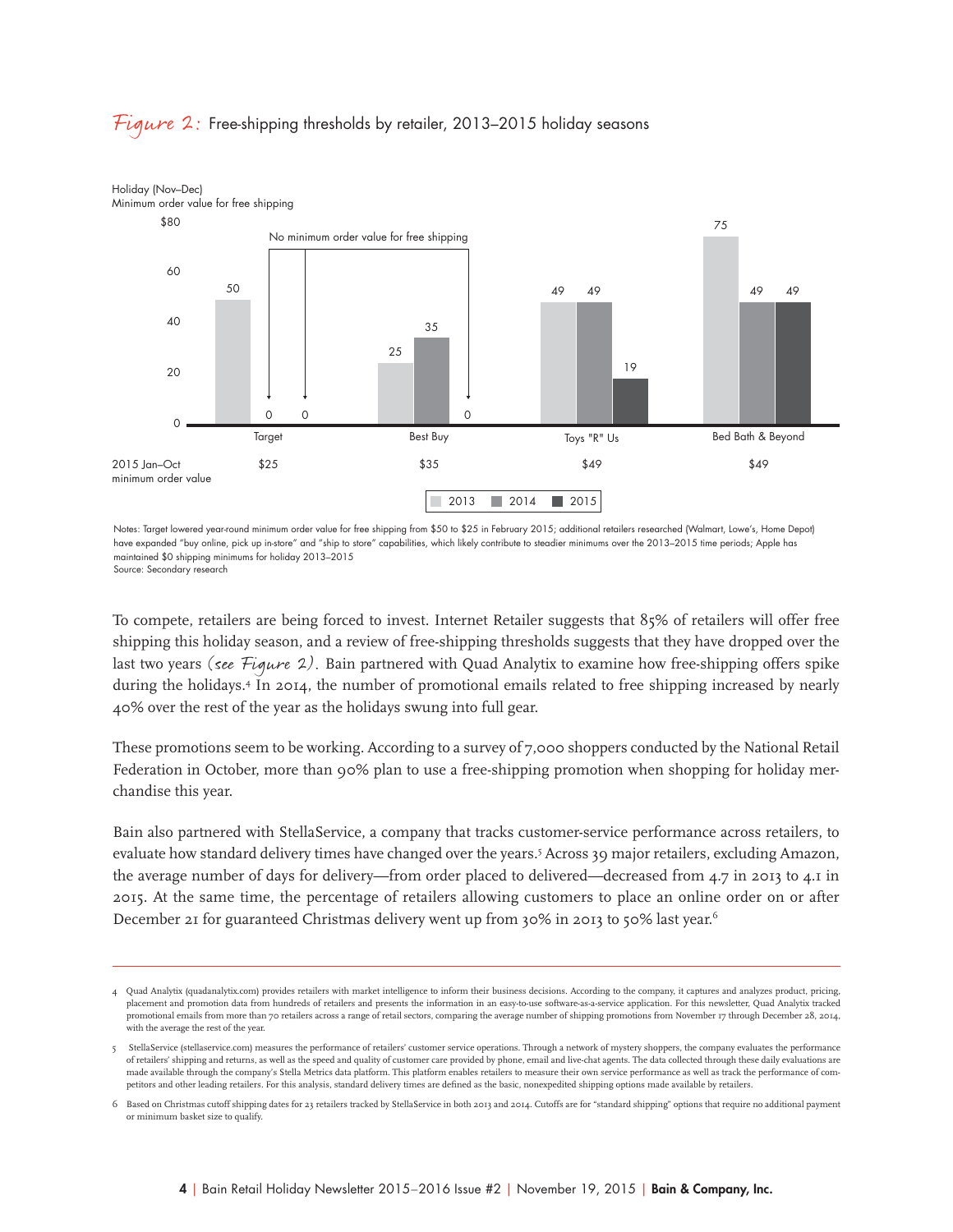Increasingly, omnichannel retailers are competing with Amazon's distribution footprint by tapping into their networks of brick-and-mortar stores. When asked to make a trade-off, consumers generally choose free shipping over fast shipping. But fast from a store costs much less than fast from a fulfillment center, enabling omnichannel retailers to provide both benefits. Target has more than tripled the number of its ship-from-store locations, greatly increasing the likelihood of packages getting to shoppers within two days. At the same time, both Kohl's and Macy's extended ship-from-store fulfillment capabilities to their entire fleet this year (see Figure 3).

Many retailers are also partnering with local crowdsourced delivery services like Deliv, Postmates and Instacart to offer same-day deliveries (see Figure 4), which means they don't have to build their own last-mile capabilities. Delivery is even making inroads into grocery, one of the largest and least digital of all retail sectors. Although penetration rates are still a fraction of those in the United Kingdom (2% to 3% in the United States vs. close to 10% in the UK), retailer investment and third-party partnerships are fueling consumer trial and adoption. Instacart, for example, now partners with Whole Foods on same-day delivery in 54 metropolitan areas. Bain analysis suggests e-commerce growth in the US grocery sector will top 15% annually over the next 5 to 10 years, with penetration reaching close to 4% overall, and north of 10% in dense markets.

Buy online and pick up in-store typically is the most economical fulfillment option for retailers, and one that more retailers are implementing this holiday season. In-store pickup saves retailers additional shipping costs; it also brings shoppers into stores, which often translates into additional purchases. Kohl's rolled out in-store pickup across its 1,100-plus stores this year, up from just 100 stores last year. With 90% of Americans living within 15 minutes of a Walmart store, the company has opted to promote its same-day pickup program this holiday season in lieu of dropping its \$50 free-shipping threshold.

| <b>Type</b>               | Retailer                | Number of<br><b>US</b> stores | Share of same-day "buy online,<br>pickup in-store" enabled stores* | Share of "ship from store" or<br>"deliver from store" enabled storest | Ability to view in-store<br>availability online |
|---------------------------|-------------------------|-------------------------------|--------------------------------------------------------------------|-----------------------------------------------------------------------|-------------------------------------------------|
| Discount and<br>warehouse | Costco                  | 474                           |                                                                    |                                                                       |                                                 |
|                           | Target                  | 1,799                         |                                                                    |                                                                       |                                                 |
|                           | Walmart                 | 3,900                         |                                                                    |                                                                       |                                                 |
| Department                | <b>JCPenney</b>         | 1,060                         |                                                                    |                                                                       |                                                 |
|                           | Kohl's                  | 1,162                         |                                                                    |                                                                       |                                                 |
|                           | Macy's                  | 887                           |                                                                    |                                                                       |                                                 |
|                           | <b>Nordstrom</b>        | 121                           |                                                                    |                                                                       |                                                 |
|                           | Sears                   | 1,870                         |                                                                    |                                                                       |                                                 |
| Apparel                   | Gap                     | 1,211                         |                                                                    |                                                                       |                                                 |
|                           | <b>Urban Outfitters</b> | 179                           |                                                                    |                                                                       |                                                 |
| Home improvement          | Lowe's                  | 1,840                         |                                                                    |                                                                       |                                                 |
|                           | The Home Depot          | 2,200                         |                                                                    |                                                                       |                                                 |
| Specialty                 | Apple                   | 268                           |                                                                    |                                                                       |                                                 |
|                           | Bed Bath & Beyond       | 1,500                         |                                                                    |                                                                       |                                                 |
|                           | Best Buy                | 1,050                         |                                                                    |                                                                       |                                                 |
|                           | Dick's Sporting Goods   | 640                           |                                                                    |                                                                       |                                                 |
|                           | Toys "R" Us             | 863                           |                                                                    |                                                                       |                                                 |
| Grocery                   | Kroger                  | 2,623                         |                                                                    |                                                                       |                                                 |
|                           | <b>Whole Foods</b>      | 411                           |                                                                    |                                                                       |                                                 |
|                           | Publix                  | 1,109                         |                                                                    |                                                                       |                                                 |

Figure  $\mathcal{S}$ : Flexible fulfillment capabilities by retailer

Notes: Walmart includes Supercenters and discount stores; Macy's includes Bloomingdale's; Nordstrom excludes Nordstrom Rack; Sears includes Kmart; Gap includes Banana Republic; Toys "R" Us includes Babies "R" Us

\*Same-day pickup orders are subject to availability of items in-store and time of order; exact terms and timing differ by retailer; †Costco, Kroger, Whole Foods and Publix work with third-party partners to deliver online orders; Costco, Kroger and Whole Foods partner with Instacart; Publix partners with Ship't. Sources: Analyst reports; press releases; company websites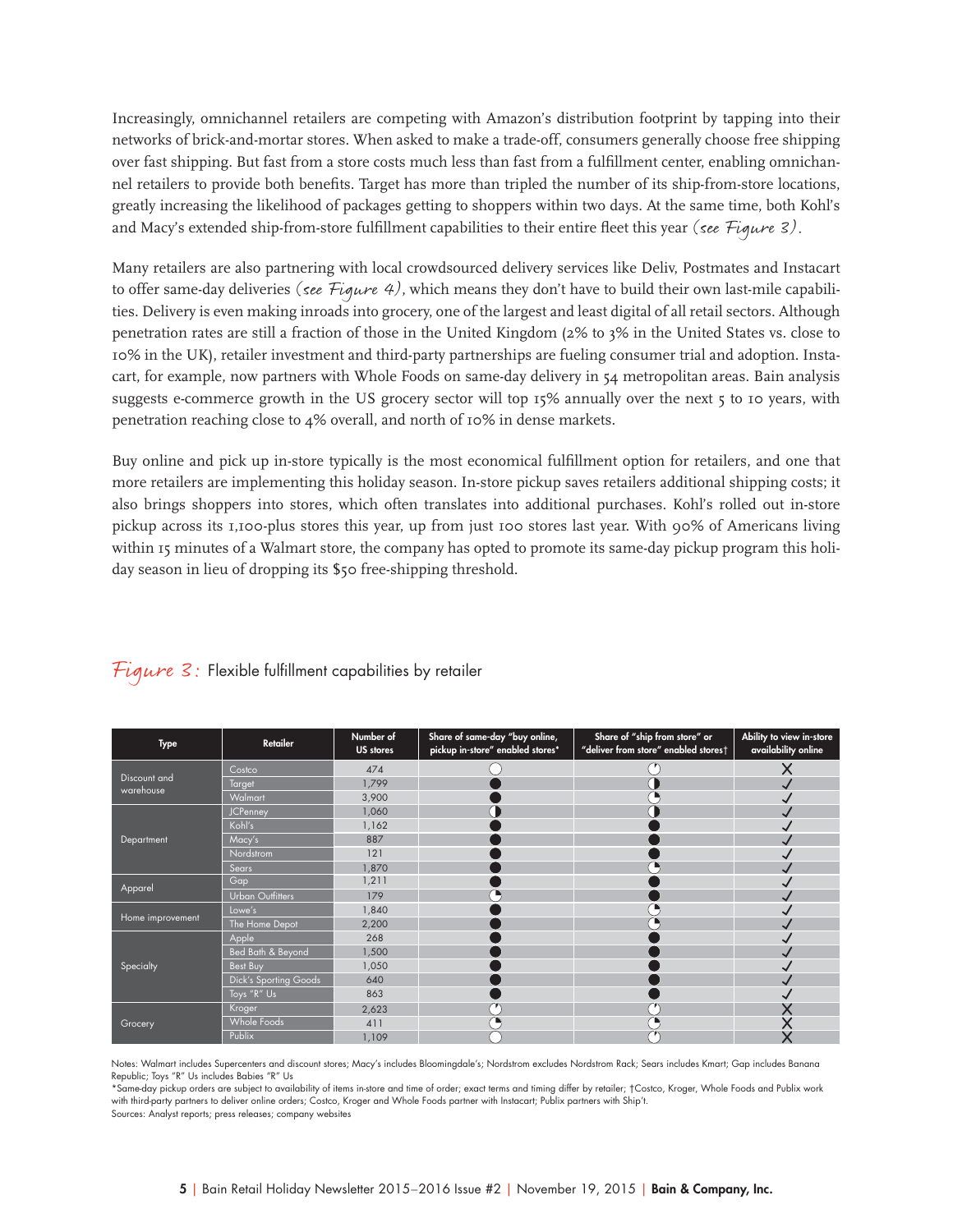## Figure 4: Select third-party delivery partnerships by retailer

| Type                      | Retailer          | Known partners | Services offered         | Partnership launched | Geographic coverage<br>(number of metro areas) |
|---------------------------|-------------------|----------------|--------------------------|----------------------|------------------------------------------------|
| Discount and<br>warehouse | Costco            | Google Express | • Same day<br>• Next day | May 2014             | 12                                             |
|                           |                   | Instacart      | • Same day               | Sep 2014             | 15                                             |
|                           | Target            | Google Express | • Same day<br>• Next day | Mar 2013             | 5                                              |
|                           |                   | Instacart      | • Same day               | Sep 2015             | 3                                              |
| Department                | Kohl's            | Google Express | • Same day<br>• Next day | Oct 2014             | 11                                             |
|                           |                   | Deliv          | • Same day               | Sep 2015             | 8                                              |
|                           | Macy's            | Deliv          | • Same day               | Sep 2014             | 17                                             |
| Specialty                 | Apple             | Postmates      | • Same day               | May 2015             |                                                |
|                           | Bed Bath & Beyond | Google Express | • Same day<br>• Next day | 2014-2015            |                                                |
|                           | Best Buy          | Deliv          | • Same day               | Nov 2015             | $\overline{2}$                                 |
|                           | Toys "R" Us       | Shoprunner     | • Two day                | Oct 2010             | Nationwide                                     |
|                           |                   | Google Express | • Same day<br>• Next day | Mar 2013             | 12                                             |
| Grocery                   | Whole Foods       | Instacart      | • Same day               | Sep 2014             | 54                                             |
|                           |                   | Google Express | • Same day<br>• Next day | Sep 2015             | $\overline{2}$                                 |
|                           | Kroger            | Instacart      | • Same day               | Jun 2014             | 9                                              |

Sources: Analyst reports; press releases; company websites

Grocers are also getting into the buy online and pick up in-store game as a way to offer online convenience without the expense and complexity of chilled and frozen delivery in what is already a low-margin sector. There is no one-size-fits-all strategy here given the realities of cost positions, market and customer dynamics, and retailers' brand positioning; but more holiday shoppers than ever have the option to add groceries to their online baskets. Walmart has expanded click and collect to 23 markets and plans to continue rollout in the coming months. The company currently absorbs the added costs of picking, packing and loading groceries into customers' cars. Peapod, Ahold's online offering, now has both home delivery and pickup at 200 locations. Other grocers, including Kroger and Publix, are starting to outsource pick, pack and last-mile delivery capabilities. It seems US grocers are facing a classic prisoner's dilemma: Playing online will erode margins, but not playing online leaves them vulnerable to share loss to first movers, including entrants like AmazonFresh, Thrive Market and Relay Foods, restaurant-delivery players like UberEATS, Caviar, GrubHub and Seamless, and meal-delivery services including Blue Apron, Plated, and Sakara Life.

#### **Speed and cost don't matter if the customer's experience isn't a good one**

The goal for retailers this holiday season is more than fast and low-cost fulfillment. They also have to make the experience flexible, reliable and seamless. That means addressing shoppers' frustrations with high free-shipping thresholds, packages left on doorsteps, yet-to-be-updated tracking links and "we missed you" notifications. This is where traditional retailers can leverage stores to gain a leg up on Amazon.

Omnichannel retailers are actively promoting buy online and pick up in-store. Customers get products quickly and conveniently, typically don't pay a shipping fee and have complete control over the retrieval process. And instore pickup seems to appeal to shoppers: A recent survey found that nearly 35% have bought online and picked up at a store in the last year. But almost half of those customers reported problems. Imagine this: *You place an*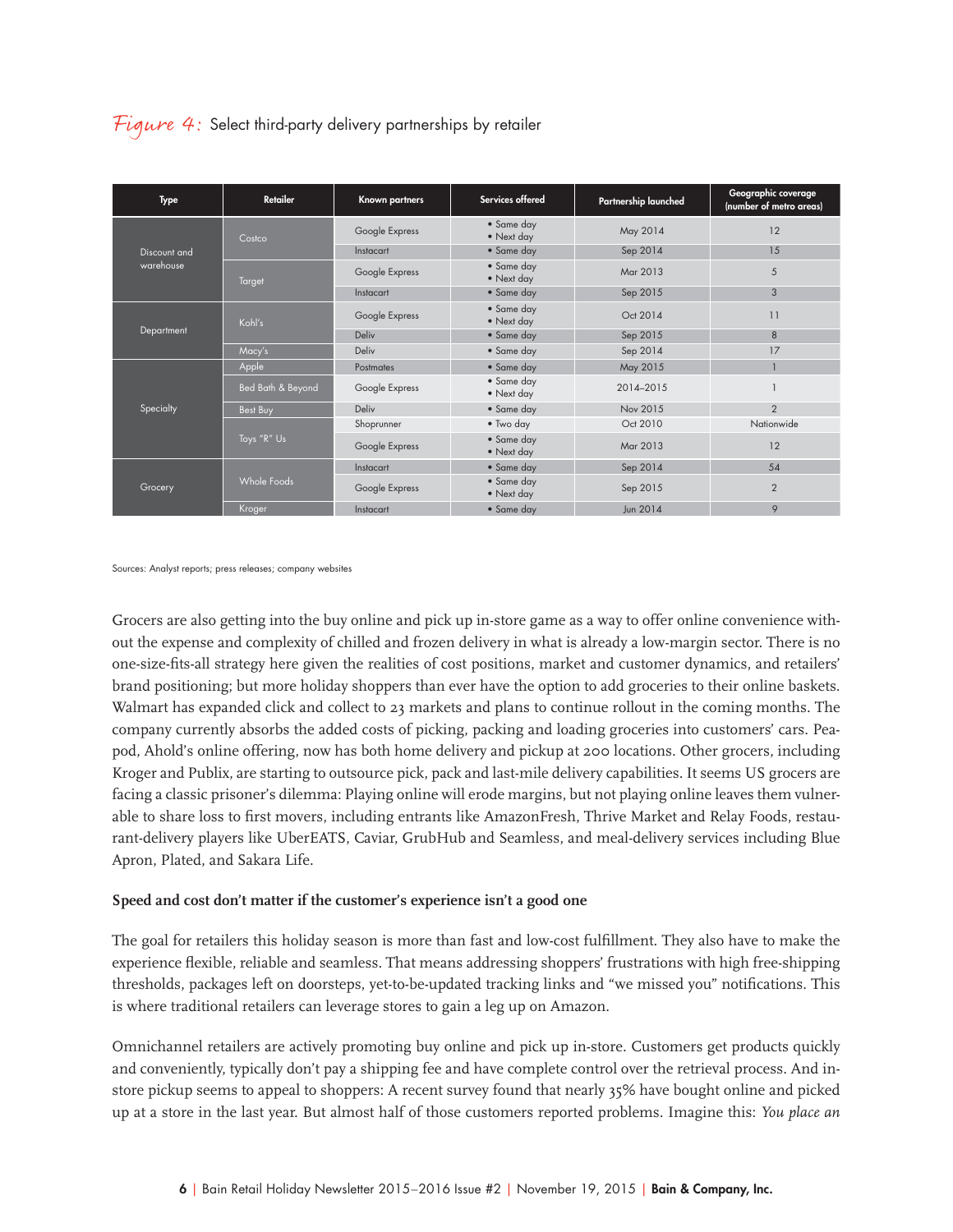*order online for in-store pickup. You're told your order will be ready within an hour. Two hours later, you haven't heard from the retailer, so you drive to the store. There's no designated pickup area, so you wait in the customer service line. Fifteen minutes later, a confused customer service rep disappears to go look for your order. Another 10 minutes go by. The manager arrives. "Are you sure you selected this store for pickup?" he asks. You nod yes. He makes some calls, but still no order. Then you come up with a suggestion: "Why don't I just go to the aisle and find the product myself?" You find the product but at a higher price. You head back to the manager to cancel your online order and persuade him to ring up your in-store purchase at the online price. After 45 minutes in the store, you finally head home with your product in hand.* 

Operational challenges around inventory systems, staffing levels, training, incentives, space and signage for pickups are creating a host of new frustrations for customers this holiday season. Third-party providers, like Curbside, offer consumers an alternate means for ordering and retrieving online purchases and are expanding partnerships with industry stalwarts including Target and Best Buy. Walmart has added pickup department managers in more than 3,500 of its stores to accommodate the large number of buy online and pick up in-store customers anticipated this holiday season.

Even Amazon is taking a lesson from the omnichannel playbook. Concerns about theft, privacy and weather mean customers don't always want packages delivered to their front door. Amazon continues to invest in its Lockers, self-service pickup sites where shoppers can retrieve their orders, expanding from 200 to 300 locations in the last year. The problem for the online retailer is finding and retaining retail partners to house its lockers. In February, Amazon also opened its first staffed pickup and drop-off facility on the campus of Purdue University—a response to the difficulty students in dorms have receiving packages. Since then, the company has expanded to four more universities.

#### **Considerations for retailers moving forward**

Investments in modernizing supply chains aren't small. Some retailers, including Target, Walmart and Nordstrom, have committed a significant chunk of their capital plans (from \$0.5 billion to \$1.5 billion) to the technology, inventory management upgrades and infrastructure needed to fuel digital growth.

Moving forward, the challenge is how best to balance consumers' demands for free, fast, flexible, reliable and seamless fulfillment with real capital and operating expense thresholds. To achieve that balance, retailers are going to have to answer a number of questions:

- What really matters to our most valuable customers? Winners will tailor their fulfillment capabilities to the needs of their most valuable segments, prioritizing where to be best in class in service (speed, flexibility, reliability, shipping fees) vs. where to be best in cost internally. What's important is delivering an exceptional experience to the best customers, not rewarding the worst customers.
- *What are the full system economics associated with delivering this strategy?* As omnichannel retailers evaluate the cost of building ship-from-store capabilities vs. building a new warehouse or partnering with a third-party logistics provider, variables like the cost of labor differentials across stores and warehouses, and existing warehouse capacity may start to tip the scale. Also a factor is the trade-off between shipping costs and speed: How quickly can retailers get products to customers for free? Best-in-class operators are also evaluating how inventory congruency across channels can improve the economics of store fulfillment—reducing split shipments and simplifying in-store pickups and returns—and how congruency levels should vary by category. Finally, advanced analytics are key to optimizing costs: demand shaping to steer customers toward lower-cost fulfillment options, predictive inventory placement to better align supply with localized demand, online in-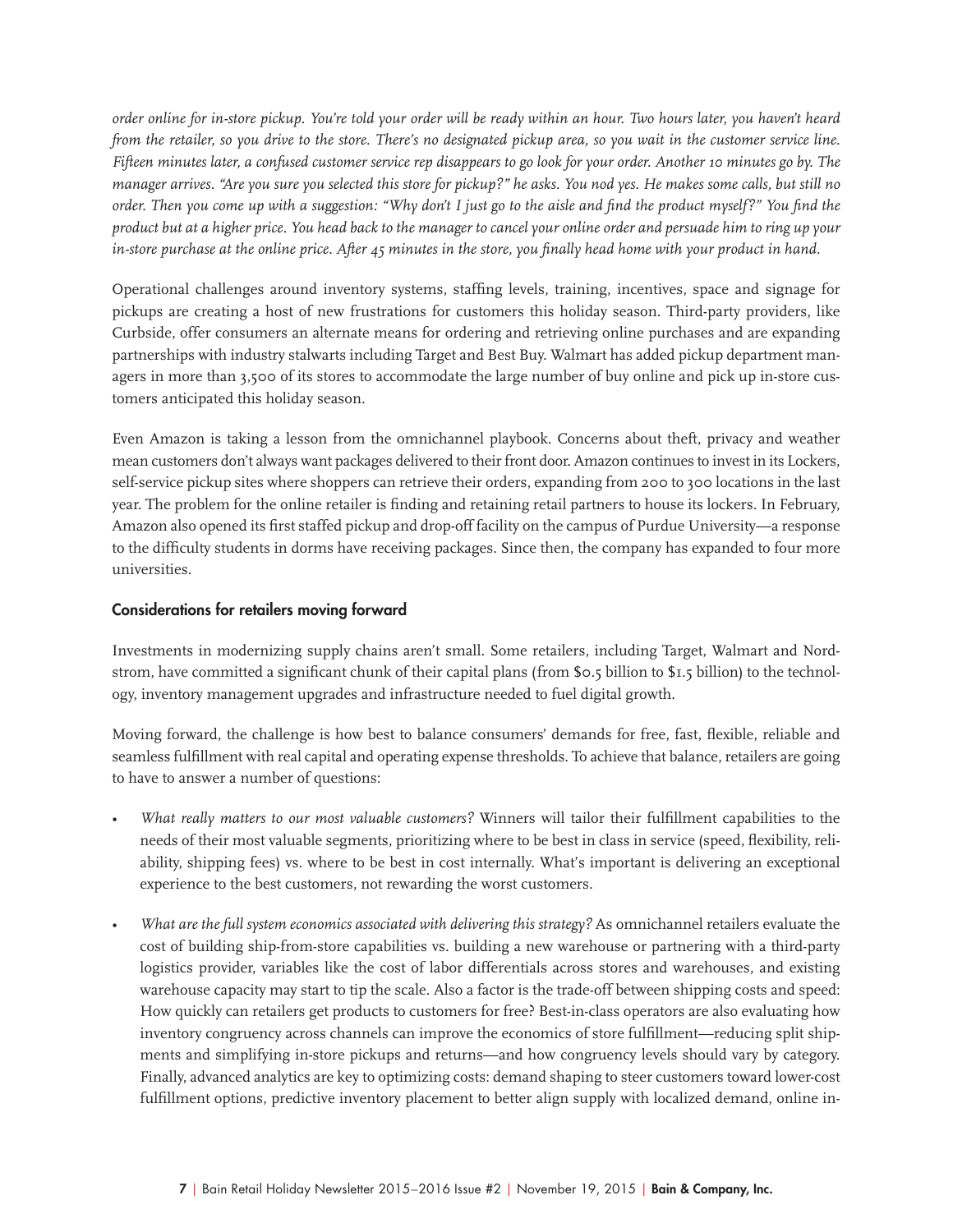sights to localize store assortments and dynamic order-fulfillment algorithms to identify in real time when it makes sense to ship centrally vs. locally.

- *How can we adapt store operations to ensure a high-quality customer experience?* Staffing, layout and technology all help stores compete with the efficiencies of large-scale fulfillment centers; they also drive shopper loyalty. Winners this holiday season will balance staff specialization with flexibility at peak times, ensuring optimal service levels for in-store pickup customers. They also will reconfigure space and invest in tools to make pickups and deliveries more convenient and productive while balancing the overall square footage and format type of their stores.
- *What new technology will give us a competitive edge?* Integrated and synchronized systems and technology are required for seamless fulfillment. For example, links among warehouse management systems, inventory systems, planograms, order management systems and POS systems are becoming more complicated but also more essential. And looking forward, innovators must ask, "How can we do this even better?" Radio frequency identification (RFID), microrobotics and other new technologies, for example, can help retailers pick and pack orders in stores more accurately and quickly, which could have a significant impact on the economics of fulfillment. But disruptive technologies—drones, robots and 3-D printing—are also on the horizon. The challenge is to identify what's needed and then to invest in a timely fashion in order to create new sources of competitive advantage.

#### **The countdown to Black Friday is under way**

Black Friday is turning into Black November again this holiday season. A number of US retailers promoted Singles Day (11/11) this year, and several have announced early Black Friday sales. Best Buy held a pre–Black Friday sales event on November 7; Sam's Club offered exclusive holiday sales on November 14; and Kmart is hosting Black Wednesday sales throughout November. And early this month, Amazon began offering 30,000 "lightning deals," twice as many as last year.

As online sales become increasingly important on Black Friday, omnichannel retailers will have to decide how to tie their Black Friday promotions into a seamless shopping experience. For example, should online Black Friday deals also be available in stores? And should doorbusters also be available online for pickup in stores?

#### **Looking forward: Future release dates and topics**

We wish you all success over the upcoming Thanksgiving shopping weekend. We'll be back soon thereafter to explore all things Amazon, including how perception of the online giant stacks up to reality.

Here's what we're planning for the next few issues:

**Issue #3 (early December):** Half-time report and "All eyes on Amazon"

**Issue #4 (mid-December):** Digical® retail and why stores matter

**Issue #5 (late January):** Holiday recap and 2016 outlook

Please let us know if you have any questions or would like to arrange a follow-up discussion on modernizing retail supply chains, grocery delivery models or other retail topics. We look forward to sharing news of other innovations and strategies with you throughout the holiday season.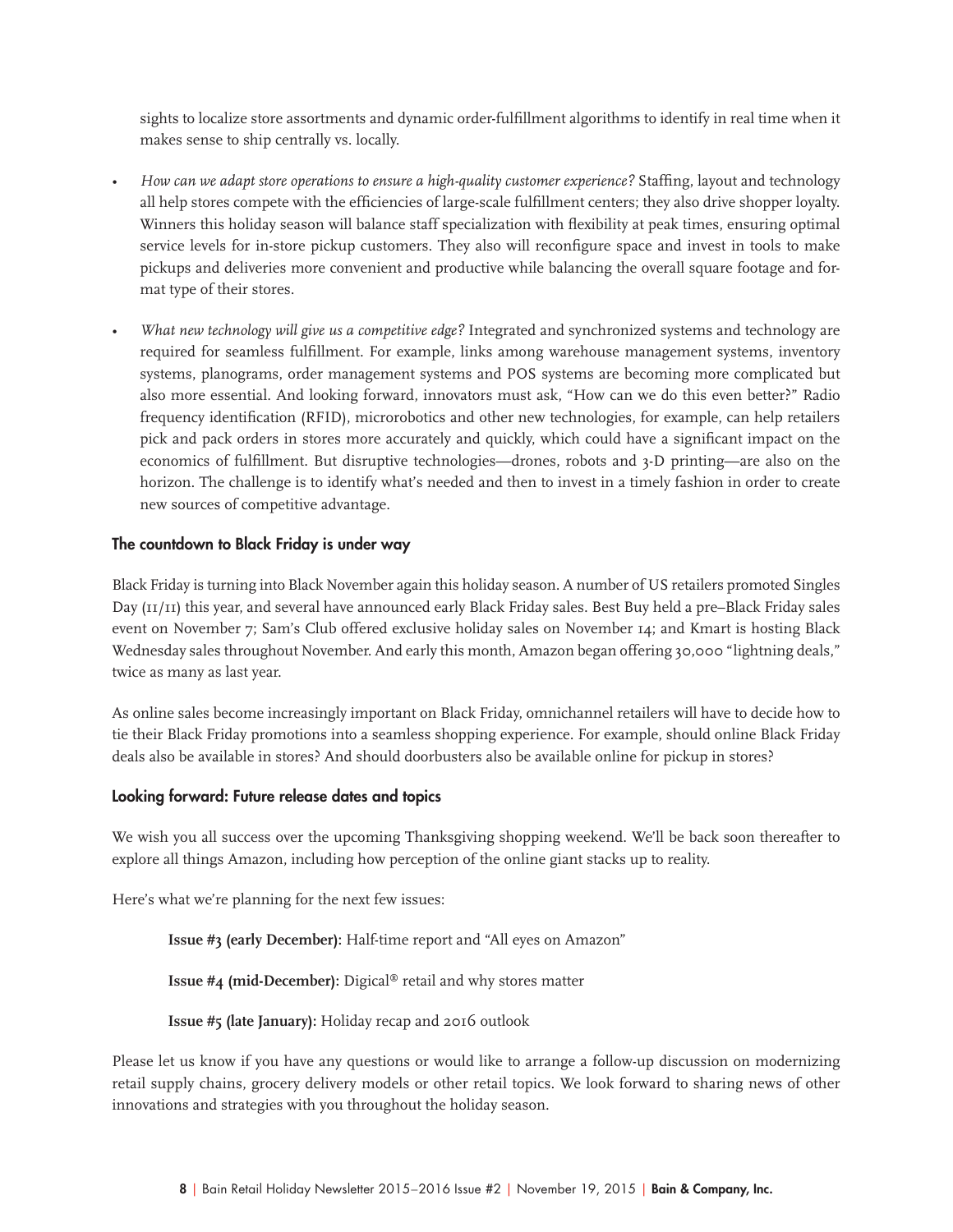# SELECTED REFERENCES

Bain & Company has included in this document information and analyses based on the sources referenced below as well as our own research and experience. Bain has not independently verified this information and makes no representation or warranty, express or implied, that such information is accurate or complete. Projected market and financial information, analyses and conclusions contained herein are based (unless sourced otherwise) on the information described above, and Bain's judgments should not be construed as definitive forecasts or guarantees of future performance or results. Neither Bain & Company nor any of its subsidiaries or their respective officers, directors, shareholders, employees or agents accept any responsibility or liability with respect to this document.

Amazon.com. "Prime Now Offers Special Release Night Deliveries Starting at Midnight Eastern of Call of Duty: Black Ops III; Amazon Prime Members Can Skip the Line and Get the Most Anticipated Game of the Year Delivered Right to their Doors." Press release (http://phx.corporate-ir.net/phoenix.zhtml?c=176060&p=irolnewsArticle&ID=2104898), October 30, 2015.

Bachman, Justin. "Do Amazon's Lockers Help Retailers? Depends on What They Sell." Bloomberg Businessweek (http://www.bloomberg.com/bw/articles/2013-09-20/do-amazons-lockers-help-retailers-depends-on-what-they-sell), September 20, 2013.

Bartash, Jeffry. "Soft for Third Month, U.S. Retail Sales Barely Rise in October." MarketWatch (http://www. marketwatch.com/story/soft-for-third-month-us-retail-sales-barely-rise-in-october-2015-11-13), November 13, 2015.

Bauter, Alison. "Kohl's to Pilot Buy Online, Pickup In-store Services This Fall." Milwaukee Biztalk (http://www. bizjournals.com/milwaukee/blog/2014/08/kohls-to-pilot-buy-online-pickup-in-store-services.html), August 15, 2014.

Bayly, Lucy. "Wal-Mart's Secret Weapon in Holiday Shopping War: An Army of Santas." NBC.com (http://www. nbcnews.com/business/business-news/wal-marts-secret-weapon-holiday-shopping-war-army-santas-n456156), November 3, 2015.

Bose, Nandita. "Exclusive: Target Considers Outside Help for Fresh Food Business." Reuters (http://www.reuters.com/article/2015/11/04/us-target-food-idUSKCN0ST1KW20151104#Te4U4VkIGsWYMEzq.97), November 4, 2015.

Bureau of Labor Statistics. "The Employment Situation—October 2015." Press release (http://www.bls.gov/news. release/pdf/empsit.pdf), November 6, 2015.

Enright, Allison. "Amazon Prime Has 44 Million U.S. Customers and They're Increasingly Loyal." Internet Retailer (https://www.internetretailer.com/2015/07/30/loyal-and-growing-amazon-prime-has-44-million-us-customers), July 30, 2015.

Enright, Allison. "Survey: Special Delivery." Internet Retailer (https://www.internetretailer.com/2015/06/02/ special-delivery), June 2, 2015.

Federal Reserve Bank of St. Louis. "Real Disposable Personal Income: Per Capita, January 1, 1959–September 1, 2015." Graph (http://research.stlouisfed.org/fred2/graph/?id=A229RX0) (accessed November 13, 2015).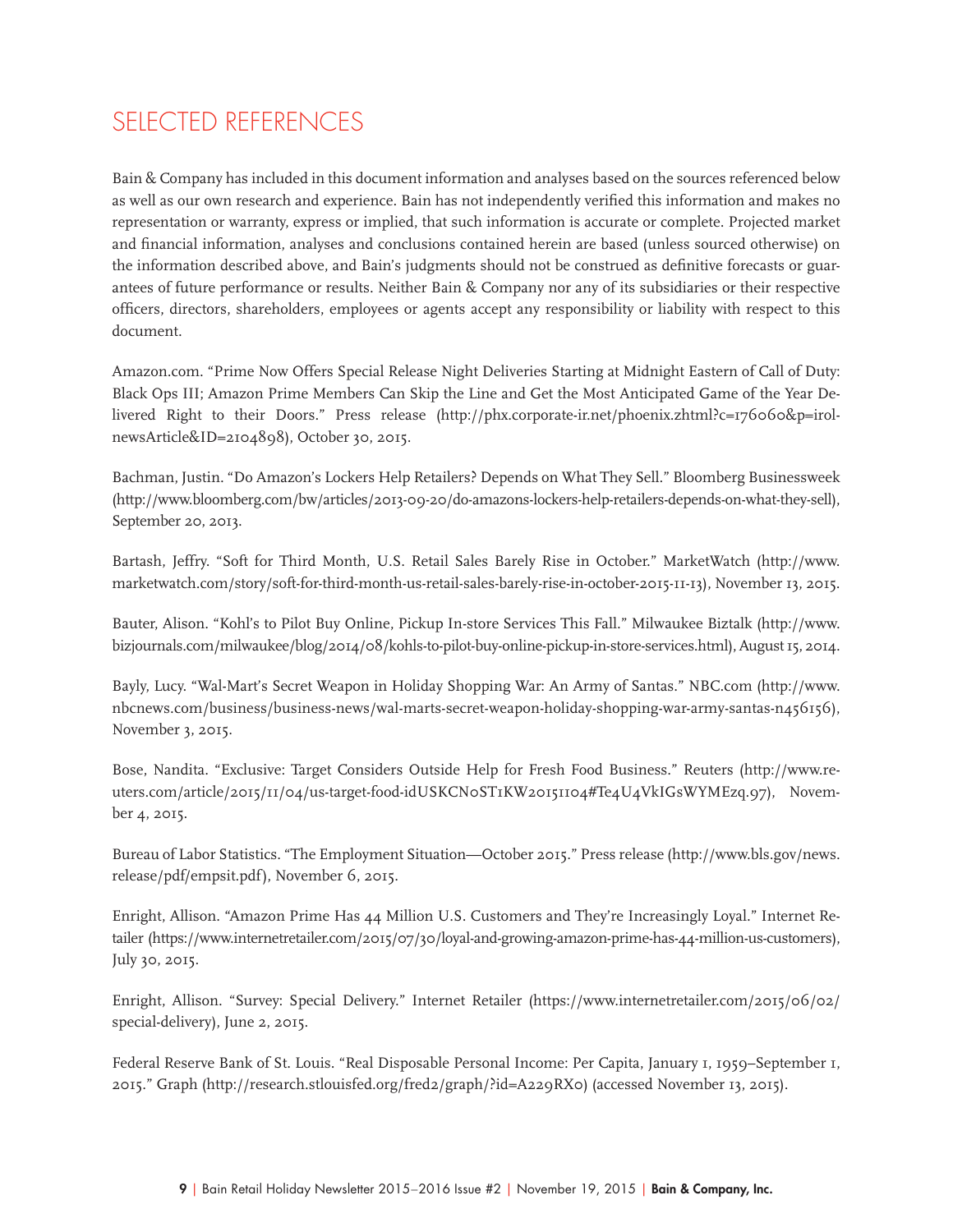Graham, Meg. "Curbside Expands Drive-up Service to 10 Chicago-area Target Stores." Blue Sky Innovation (http://www.chicagotribune.com/bluesky/originals/ct-curbside-target-bsi-20151102-story.html), November 2, 2015.

Gustafson, Krystina. "Amazon Doubles Holiday 'Lightning Deals' to 30,000." CNBC.com (http://www.cnbc. com/2015/10/30/amazon-doubles-holiday-lightning-deals-to-30000.html), November 2, 2015.

Guy, Sandra. "UPS expects 10% growth in holiday volume to 630 million packages." Internet Retailer (https:// www.internetretailer.com/2015/10/27/ups-expects-10-growth-holiday-volume-630-million-packages), October 27, 2015.

Halpin, Nancee. "Consumers Run into Trouble with In-store Pickup." Business Insider (http://www.businessinsider.com/consumers-run-into-trouble-with-in-store-pickup-2015-11), November 5, 2015.

Halter, Nick. "Best Buy Follows Target in Testing Curbside Shopping." Minneapolis/St. Paul Business Journal (http://www.bizjournals.com/twincities/news/2015/02/19/best-buy-follows-target-in-testing-curbside.html), February 19, 2015.

Hayes, Frank. "Macy's Ship-from-Store Scales Up to 20,000-Plus Daily Orders." FierceRetail (http://www.fierceretail. com/story/macys-ship-store-scales-20000-plus-daily-orders/2013-09-24), September 24, 2013.

Instacart. "Whole Foods Market." https://www.instacart.com/whole-foods (accessed November 17, 2015).

Kapner, Suzanne. "Retailers' Full Shelves May Force Holiday Discounts." Wall Street Journal, November 10, 2015.

Layne, Nathan. "Wal-Mart Tweaks Discount Strategy for Holiday Season." Reuters (http://www.reuters.com/article/2015/10/29/us-wal-mart-strategy-idUSKCN0SN2CK20151029#IK3FL9D5Y591DElJ.97), October 29, 2015.

Leeb, Stephen. "Wal-Mart Fattens Up on Poor America with 25% of U.S. Grocery Sales." Forbes.com (http:// www.forbes.com/sites/greatspeculations/2013/05/20/wal-mart-cleans-up-on-poor-america-with-25-of-u-s-grocerysales/), May 20, 2013.

Lindner, Matt. "Amazon's Prime Day Helps Deliver 3 Million Customers." Internet Retailer (https://www.internetretailer.com/2015/10/20/amazons-prime-day-helps-deliver-3-million-customers), October 20, 2015.

Lugmayr, Luigi. "Kohl's Black Friday and Thanksgiving Week Kohl's Cash Deal Announced." I4U News (http:// www.i4u.com/2015/10/95983/kohls-black-friday-and-thanksgiving-week-kohs-cash-deal-announced), October 23, 2015.

McCracken, Harry. "From App to Architecture: How Curbside Designed and Built Its 'Pickup Pod.'" Fast Company (http://www.fastcompany.com/3049675/tech-forecast/from-app-to-architecture-how-curbside-designed-andbuilt-its-pickup-pod), August 14, 2015.

McKenna, Judith. "Walmart Continues Focus on Customer Service and Convenience with Plans to Hire 60,000 Seasonal Associates for the Holidays." http://corporate.walmart.com/\_news\_/news-archive/2015/09/17/ walmart-continues-focus-on-customer-service-and-convenience-with-plans-to-hire-60-000-seasonal-associatesfor-the-holidays, September 17, 2015.

Morphy, Erika. "Meet the Uber of the Retail World." Forbes.com (http://www.forbes.com/sites/erikamorphy/2014/07/19/meet-the-uber-of-the-retail-world/), July 19, 2014.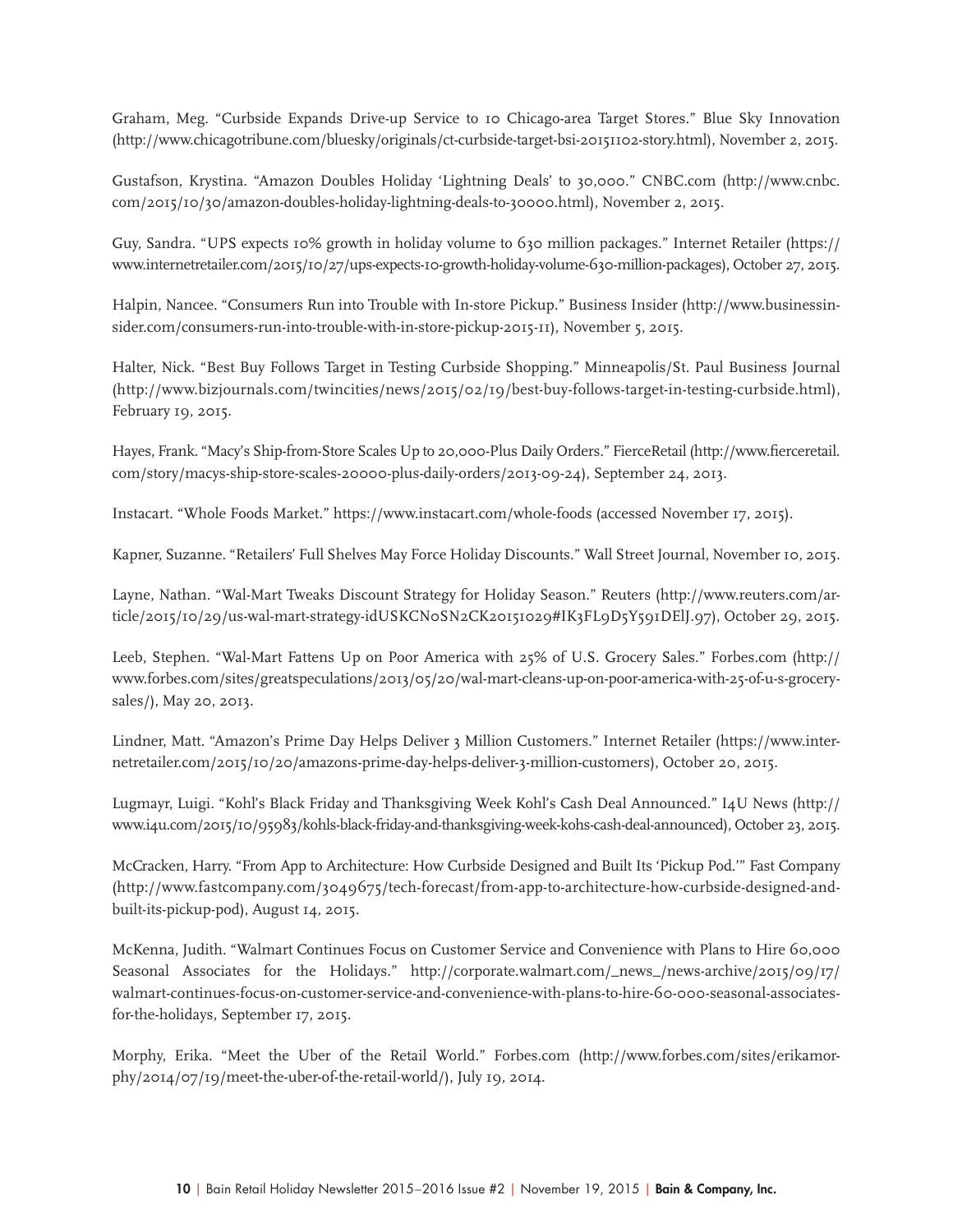Nassauer, Sarah. "Wal-Mart to Expand Grocery Pickup Service." WSJ.com, September 15, 2015.

Nassauer, Sarah. "Wal-Mart Won't Promote Free-Shipping Deals over Holidays." WSJ.com, October 29, 2015.

National Retail Federation. "Retailers in for a Very Digital Holiday Season, According to NRF Survey." Press release (https://nrf.com/media/press-releases/retailers-very-digital-holiday-season-according-nrf-survey), October 20, 2015.

"Peapod Turns 25 This Year, Celebrates Many Firsts." The Shelby Report (http://www.theshelbyreport. com/2014/10/02/peapod-turns-25-this-year-celebrates-many-fi rsts/), October 2, 2014.

Rao, Leena. "An Amazon 'Pick-up' Store May Be Coming to a College near You." Fortune.com (http://fortune. com/2015/10/07/amazon-pick-up-college-campuses/), October 7, 2015.

Renfrow, Jacqueline. "88% of Shoppers Prefer Free to Fast Shipping This Holiday Season." FierceRetail (http:// www.fierceretail.com/story/88-shoppers-prefer-free-fast-shipping-holiday-season/2015-09-17), September 17, 2015.

Rommell, Rick. "Kohl's Moves to Resolve Delivery Troubles for Online Orders." JSOnline (http://www.jsonline. com/business/kohls-moves-to-resolve-delivery-troubles-for-online-orders-b99214926z1-247587181.html), February 27, 2014.

Schwartz, Nelson D. "Strong Growth in Jobs May Encourage Fed to Raise Rates." NYTimes.com (http://www. nytimes.com/2015/11/07/business/economy/jobs-report-hiring-unemployment-october.html?\_r=2), November 6, 2015.

"Target to Slash Thousands of Jobs, Invest \$1 Billion in Supply Chain and Tech." Apparel (http://apparel.edgl. com/news/target-to-slash-thousands-of-jobs,-invest-\$1-billion-in-supply-chain-and-tech98725), March 4, 2015.

Taylor, Glenn. "Retailers Embrace Omnichannel Fulfillment Strategies to Exceed Customer Expectations." Retail TouchPoints (http://retailtouchpoints.com/features/special-reports/retailers-embrace-omnichannel-fulfillmentstrategies-to-exceed-customer-expectations), February 9, 2015.

Taylor, Kate. "Kroger Is Building the Grocery Store of the Future." Business Insider (http://www.businessinsider. com/krogers-grocery-store-of-the-future-2015-11), November 8, 2015.

The Conference Board. "The Conference Board Consumer Confidence Index Retreats." Press release (https:// www.conference-board.org/data/consumerconfidence.cfm), October 27, 2015.

Tuttle, Brad. "Stores Realize It's Dumb to Open Earlier and Earlier on Thanksgiving." Everyday Money (http:// time.com/money/4105498/black-friday-thanksgiving-day-hours-sales-2015/), November 10, 2015.

"U.S. Retail Sales Tick Up 0.1% in October." Dow Jones Business News (http://www.nasdaq.com/article/us-retailsales-tick-up-01-in-october-20151113-00321#/ixzz3rOMM4LZY), November 13, 2015.

US Census Bureau. "Advance Monthly Sales for Retail and Food Services, October 2015." News release (http:// www.census.gov/retail/marts/www/marts\_current.pdf), November 13, 2015.

Verdon, Joan. "Black Friday Expected to Regain Top Shopping Title." NorthJersey.com (http://www.northjersey. com/news/business/signs-point-to-a-black-friday-comeback-1.1437317), October 21, 2015.